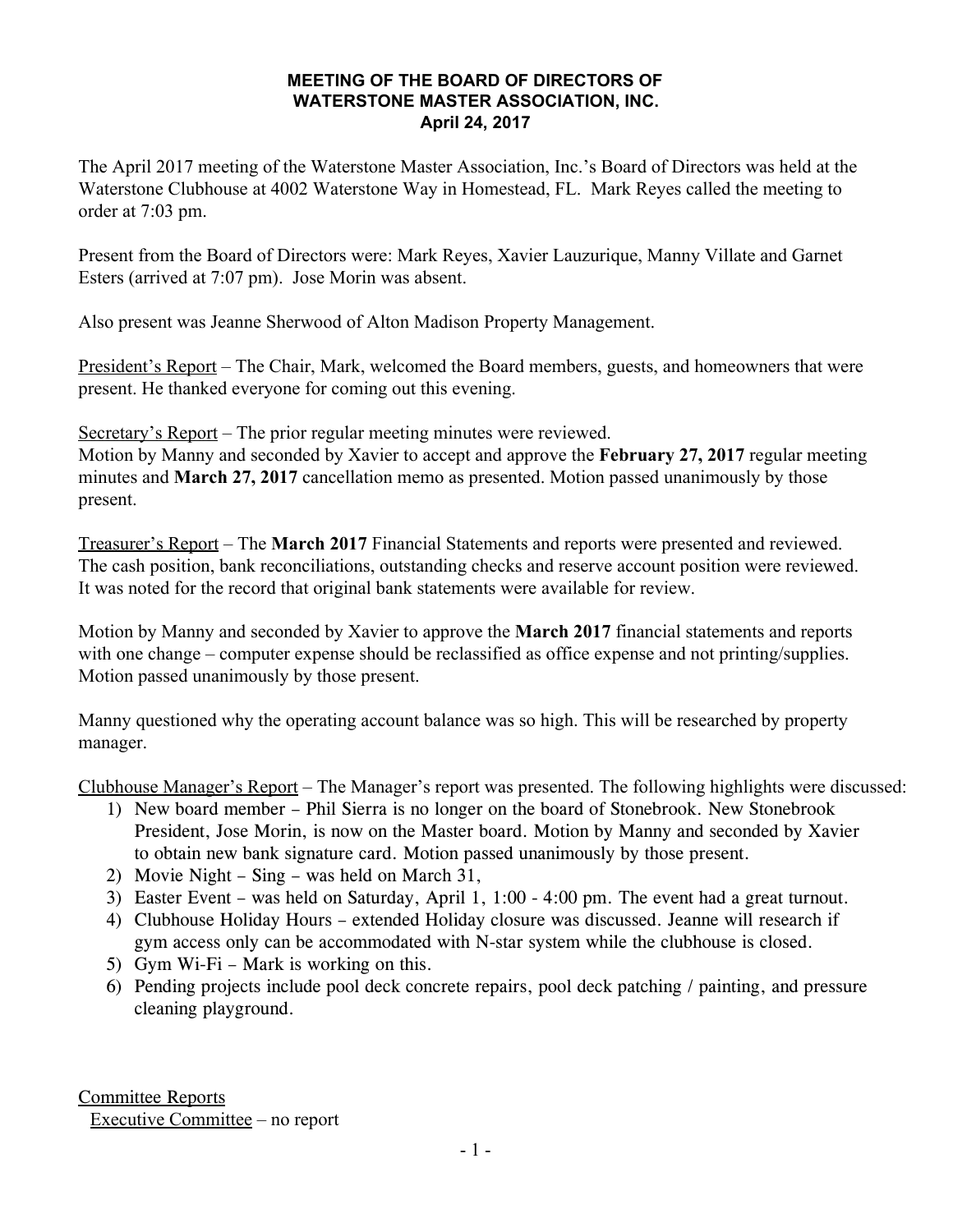Human Resource Committee – no report. Social & Event Committee – no report

## Unfinished Business:

Concrete Monument Signs were discussed. Proposals from Swank General Contractors Inc. and Hurricane Design & Construction Inc. were reviewed. Motion made by Manny and seconded by Xavier approving up to \$15,000.00 for 2 concrete monument signs installed by Swank General Contractors to be paid from Marquis Signage and Common Area Reconfiguration reserve accounts. Motion passed unanimously by those present. Board asked if permit was still valid and also requested that a 90 day job completion timeframe be included in the contract.

Front desk area – this project is on hold.

Landscaping – Clusia hedge trimming, Coconut palm trimming and Fishtail palm fertilization is complete.

2016 Accountant's Review Report - motion made by Xavier and seconded by Garnet approving report. Motion passed unanimously by those present.

Website – board input was requested. The board is happy with the current vendor and does not wish to review additional proposals at this time. The only update requested is that the Master meeting minutes be added to the website; this is in process.

Clubhouse door push-bars – 2 proposals from David's Lock and Key were reviewed. Motion made by Xavier and seconded by Manny approving proposal in the amount of \$1,550.00. Motion passed unanimously by those present.

## New Business:

Pool Security – Spring Break and Summer - there were 4 incidents over Spring Break with people entering the pools between 10:30 pm – 2:00 am. Neighbors in Floridian Bay Estates called HPD but officers did not respond. Security was discussed and Board requested proposal from Elite Investigation for summer security for 3 months, hours  $10:00 \text{ pm} - 2:00 \text{ am}$ , and varying days. Proposal will be requested and reviewed at the May meeting. Manny also offered his gate 800 # for residents to report problems.

Pool deck tree trimming and landscaping refurbishment – proposals from Green Wise Group were reviewed. It was noted for the record that Green Wise Group is owned by Jeanne Sherwood and her husband. Motion was made by Garnet and seconded by Xavier approving proposal for trimming in the amount of \$880.00. Motion passed unanimously by those present. Motion was made by Garnet and seconded by Xavier approving proposal for landscape refurbishment in the amount of \$2640.00. Motion passed unanimously by those present. Proposal for landscape refurbishment in front of clubhouse (replacing Fountain Grass) is pending.

Gym Equipment – Manny reported that the old elliptical machine (not Precor brand) makes a loud noise and should be replaced. Motion made by Garnet and seconded by Xavier approving up to \$8,000.00 to purchase a new Precor elliptical machine with arms from operating account. Old machine should be donated if possible. Motion passed unanimously by those present.